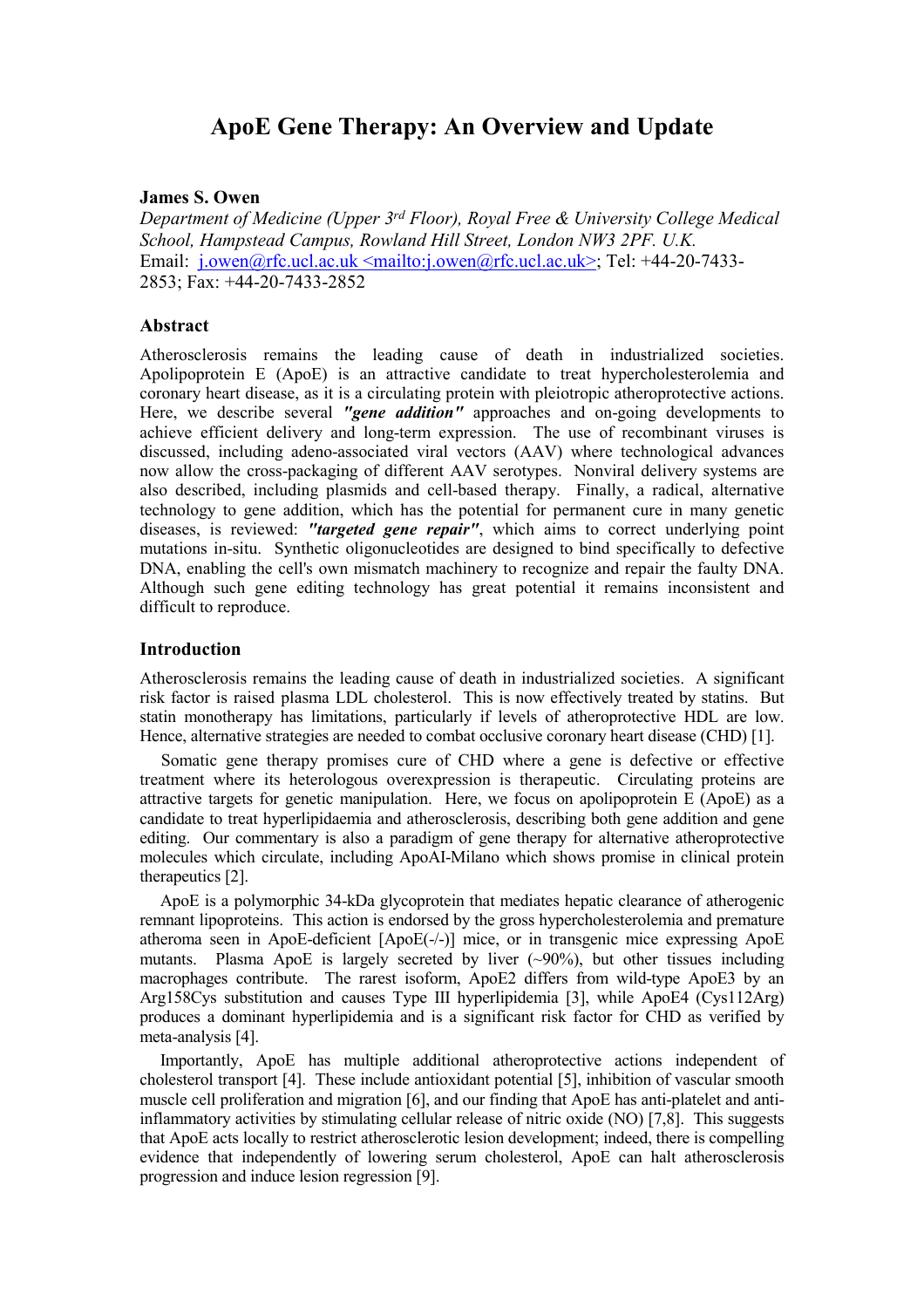### The Case for ApoE Gene Therapy

Bolus infusion of plasma-purified or recombinant ApoE markedly reduces plasma cholesterol levels in rabbits with genetic or diet-induced hypercholesterolaemia, while a longer-term study prevents progression of atherosclerosis [10]. Similarly, synthetic peptide mimics of the ApoE binding region clear cholesterol-rich lipoproteins in ApoE-deficient mice [11]. Studies in transgenic mice overexpressing ApoE confirm its atheroprotective potential, protecting the animals from diet-induced or diabetic hyperlipidemia [12,13] - though paradoxically supraphysiological levels promote hypertriglyceridemia [14,15], albeit reversible if the Cterminal domain of ApoE is modified [16]. Finally, macrophage-restricted expression of ApoE in transgenic mice [17], or in ApoE(-/-) mice following bone marrow transplantation [18], is also able to inhibit atherogenesis.

 In the 1990s, the majority of preclinical and clinical gene therapy trials used retrovirus-based vectors, since their ability to integrate into genomic DNA would ensure long-term expression. These included a pilot clinical trial of familial hypercholesterolemia by ex-vivo transduction of autologous hepatocytes and subsequent transplantation [19]. However, its invasive, costly and time-consuming nature, inherent inefficiency, and safety concerns — transgenes might insert into a critical part of the genome, as found during retroviral therapy for X-linked severe combined immunodeficiency  $(X-SCID)$  [20] — have emphasized the need to develop strategies for direct in-vivo delivery of therapeutic genes and for long-term expression.

## Gene Addition Studies - Adenoviruses (Ad)

The first ApoE gene transfer studies were reported 10 years ago using recombinant adenoviruses (rAd). They lowered plasma cholesterol in ApoE-deficient mice and after 1 month aortic atherogenesis had slowed [21]. Adenoviruses are nonenveloped, double-stranded DNA. They exist and propagate only as episomes, but do deliver foreign DNA sequences into mammalian liver with an efficiency approaching 100%. Unfortunately, the therapeutic effect of these 1st generation vectors was transient because of cytotoxicity and/or host immunological responses against co-expressed viral proteins. This led to clearance of transduced hepatocytes and precluded repeat vector administration. Nevertheless, the potential to regress advanced atherosclerosis was established by cross-breeding ApoE(-/-) and immunodeficient mice and then injecting rAd.ApoE3; plaque development was halted and was completely reversed at 6 months [22]. Recent improvements in rAd constructs, and the introduction of efficient liverspecific promoters, now offer hope of long-term benefits. For ApoE expression, these include a temperature-sensitive 2nd generation rAd [23], our application of polymerase-deleted vectors [24,25], and the development of helper-dependent adenovirus (HD-Ad) [26]. Notwithstanding these significant advances, the unexpected and tragic death of a patient undergoing clinical trial for a rAd therapeutic [20], has led many groups to critically examine alternative gene transfer systems.

### Non-Viral Gene Transfer - Plasmids

Plasmids have low immunogenicity, can be manufactured in quantity and to high purity, and are expressed episomally, thereby making an insertional mutagenesis highly unlikely. Two laboratories have reported *in-vivo* injection of ApoE plasmids into ApoE(-/-) mice, both choosing skeletal muscle as the secretory platform. Muscle represents an alternative gene therapeutic target to liver, being accessible and a stable tissue with little nuclear turnover. It is also highly vascularized and actively secretory and, although it does not normally secrete ApoE, nonhepatic, nonmacrophage-derived ApoE is known to be atheroprotective [27]. One group reported a sustained lowering of plasma cholesterol [28], despite finding only very low levels of secreted ApoE (presumably reflecting the inefficient uptake of plasmids by cells), while our own study showed clear inhibition of xanthoma and atherosclerotic plaque formation [29].

# Cell Therapy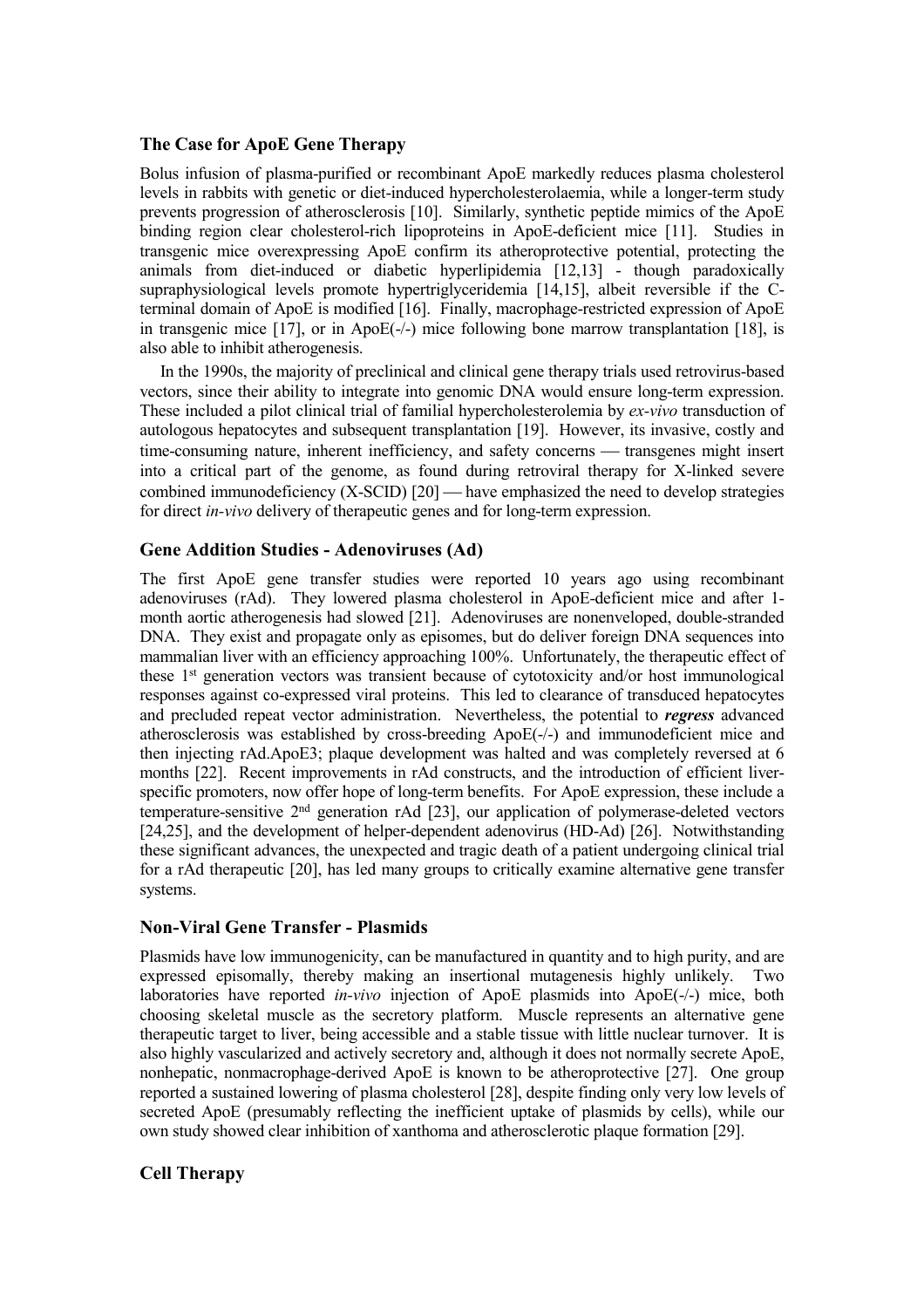Transplantation of bone marrow from wild-type mice into recipient ApoE(-/-) mice reverses their hypercholesterolemia and prevents development of atherosclerosis [18]. Mixing ApoE(-/-) bone marrow in increasing amounts with  $ApoE(+/+)$  marrow prior to transplanting suggested that only 400 ng ApoE/ml was needed to fully normalize plasma cholesterol [30]. This has encouraged cell-based therapeutic approaches. These include transducing ApoE(-/-) encouraged cell-based therapeutic approaches. hematopoietic stem cells (HSCs) ex-vivo with a self-inactivating retroviral vector to express high levels of murine ApoE. Transplantation of these cells reversed both hypercholesterolemia and atherosclerosis [31].

 A different strategy employs in-vivo ApoE-secreting mini-organs. One study embedded recombinant endothelial cells in Matrigel for intradermal injection into ApoE(-/-) mice; plasma cholesterol was halved for over 3 months and atherosclerotic plaque reduced [32]. In another investigation, we encapsulated engineered Chinese hamster ovary (CHO) cells expressing human ApoE3 into alginate-based microspheres. After confirming *in-vitro* that ApoE3 protein was secreted and biologically active, the capsules were implanted into the peritoneum of ApoE(-/-) mice. ApoE was readily detected in plasma and reduced total cholesterol levels, whilst increasing atheroprotective HDL [33]. Though we were encouraged by these findings, it was clear that the technology must be improved and refined before routine use, particularly for long-term treatment to retard or regress atherosclerosis.

#### AAV - A Safe and Effective Viral Vector?

Adeno-associated virus (AAV) contains a linear single-stranded DNA genome and represents a family of replication-defective parvoviruses. They have several advantages for gene transfer: they cause no disease in humans and, though wild-type AAV integrates into a 4kb region of chromosome 19q using Rep68/78 protein nicking activity [34], provide long-term expression as nearly all rAAV persist in target cells as transcriptionally active extrachromosomal (episomal) monomeric and multimeric double-stranded forms [35,36]. Indeed, in muscle high and stable transgene expression is reported without an immune response. However, when we injected rAAV-ApoE3 into leg muscles of ApoE(-/-) mice, only traces of plasma ApoE were detected and the hyperlipidemia was unaffected - though as with plasmid injections, the atherosclerotic plaque was significantly reduced [37].

 This disappointing outcome can now be explained. The rAAV-ApoE3 we had employed was derived from serotype 2 and, though very effective *in-vitro*, it is now clear that the different serotypes have very variable transduction efficiencies *in-vivo*. Thus, for muscle-based expression rAAV serotype-1 produces 100-1000-times more secreted plasma Factor IX compared to serotype-2 [38]. There have been other important advances in rAAV technology. The cloning of additional serotypes has enabled the tropism of rAVV vectors for different target tissues to be critically evaluated, while the ability to cross-package rAAV-2 genomes with capsid proteins of different serotypes permits considerable experimental flexibility [39]. Of note, is emerging evidence that AAV2/1, AAV2/7 and AAV2/8 are highly efficient at transducing muscle fibres of immunocompetent mice compared to  $AAV2/2$  [40], while AAV2/8 shows great promise for gene transfer to liver [41,42]. Such improvements in expression are suggested to reflect a much more rapid uncoating of the vector genome [43].

## Gene Editing

A radical, alternative technology to gene transfer, which has the potential for permanent cure in many genetic diseases, has been proposed: *targeted gene repair*. This elegant strategy aims to correct underlying point mutations in-situ and initially used synthetic RNA-DNA oligonucleotides, termed RDOs or chimeraplasts. These were designed to bind specifically to defective DNA, enabling the cell's own mismatch machinery to recognize and repair the faulty DNA. Using 68-mer RDOs we have successfully converted the defective ε2 allele (C $\rightarrow$ T) to the fully-functional  $\varepsilon$ 3 allele at a level of  $\sim$ 35% in recombinant CHO cells. The correction was verified by gene sequencing and by isoelectric focusing analysis of secreted protein, while prolonged passaging and cloning of cells showed that the corrected allele was stably maintained [44]. A preliminary attempt to target human APOE2 in the liver of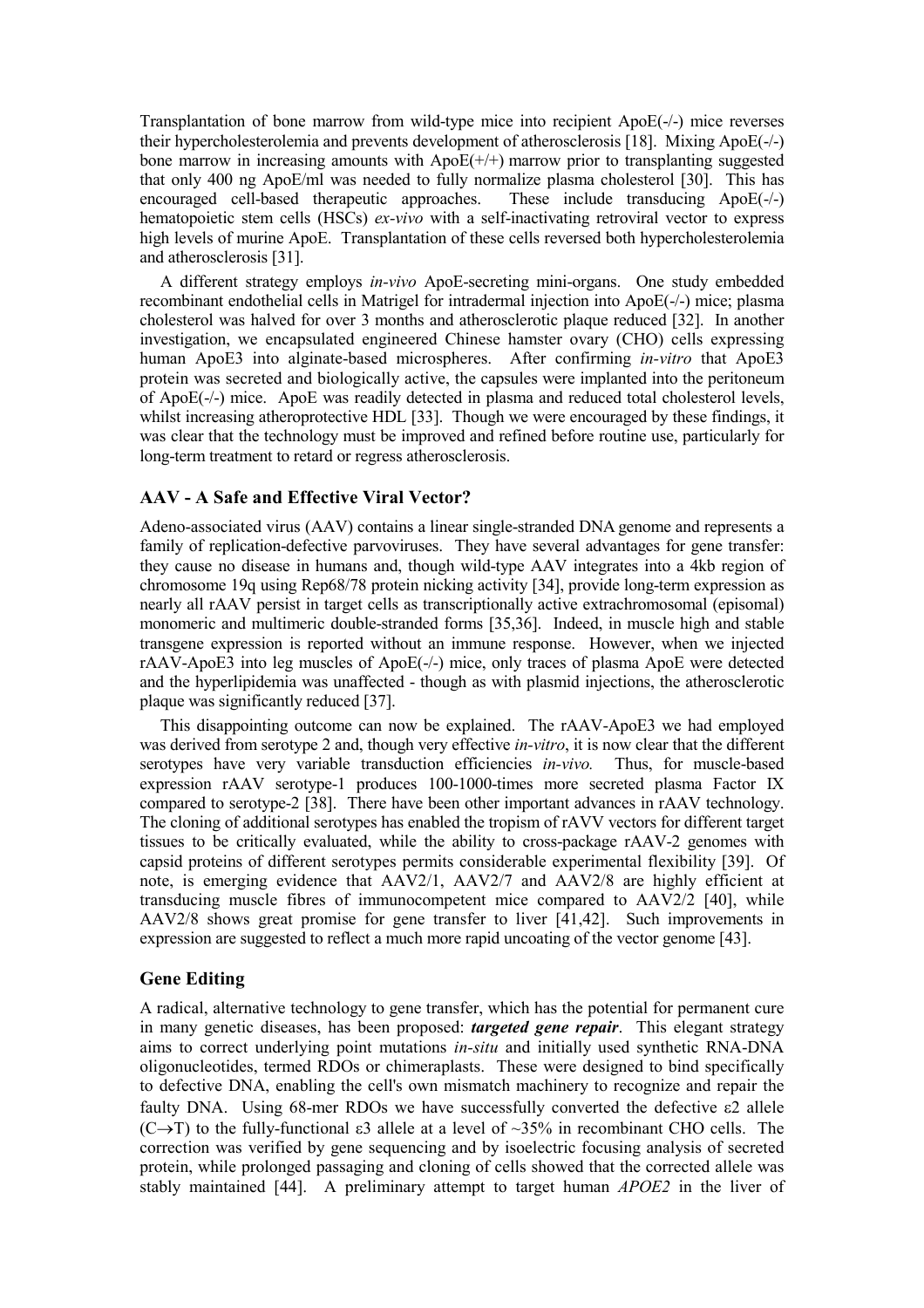transgenic mice was also promising.

 However, our attempts to extend the work and correct the dysfunctional human ε4 allele in recombinant CHO cells and in EBV-transformed lymphocytes from patients have disappointed. Conversions were noted by PCR-RFLP analysis, but were unstable and corrected clones could not be isolated [45]. Although we ruled out PCR artifacts for the initial repair [45], we cannot yet explain our failure though, as noted elsewhere [46], gene editing technology remains inconsistent and difficult to reproduce. Our initial conclusion was that manufacturing changes had produced poorer quality reagents [45,47]; in turn, this meant we used higher amounts of RDO and delivery vehicle to effect repair, opening the possibility of cytotoxic/ apoptotic actions. An intriguing alternative, or co-possibility, is that cells have effective defense mechanisms that counteract targeted genome sequence alterations [48].

#### Concluding Remarks and Future Perspectives

The design of safe and effective gene therapeutic strategies is the goal of many laboratories, albeit often a distant one. In the cardiovascular field its potential clinical significance is profound: the prevention and regression of atherosclerotic plaques i.e. reduction in the clinical risk of atherosclerosis and treatment of pre-existing disease. But which vector will emerge to clinically deliver ApoE? - a complex question to answer as each has inherent characteristics which confer both advantages and disadvantages.

 Of the viral vectors, the new AAV isolates appear promising for safe and efficient gene transfer, particularly AAV-2/1 for muscle and AAV-2/8 to transduce liver or muscle [49]. As the rate-limiting step in AAV-directed transgene expression is thought to be second-strand DNA synthesis, the introduction of self-complementary AAV vectors may further improve transduction efficiency [50]. However, one concern prior to widespread clinical trials is rAAV chromosomal integration. This occurs at low frequency compared to episomal retention, but in liver  $rAAV$  preferentially integrates into active genes  $[51]$  — though interestingly rAAV integrants could not be detected following transduction of muscle [52].

 Despite the setback of a fatality, adenovirus-based therapies remain attractive. The helper-dependent 'gutless' rAd vectors have much potential [26], provided current limitations of inefficient production and helper-virus contamination can be overcome. Moreover, production of effective high-capacity hybrid vectors is underway, coupling the efficient cellentry and nuclear targeting properties of Ad to the site-specific integration ability of wildtype AAV [53]. Lentiviral vectors are also receiving attention for direct in-vivo delivery, as unlike other retroviruses, they can transduce a high percentage of nondividing cells, such as hepatocytes. Indeed, recombinant lentiviruses have delivered human ApoE2, E3 & E4 to a mouse model of Alzheimer's disease using direct intracerebral administration [54].

 There is renewed interest in non-viral DNA ('naked' DNA) delivery, driven by technological advances, as well as safety considerations. These include the use of minicircle DNA vectors devoid of bacterial sequences [55], the design of plasmids which carry scaffold/matrix attached region (S/MAR) for long-term episomal gene expression [56], and the use of transposon systems or phage integrase to direct naked DNA integration [57,58]. In addition, there is improved delivery efficiency, including to liver by rapid, high volume injection (hydrodynamic transfection, by intravenous or regional delivery [59]) or to muscle by electric pulsing of injection sites (electroporation) [60].

 Finally, there is the exciting new technology of gene editing, which unfortunately has underperformed since the encouraging early reports. We, and others, now use singlestranded all-DNA oligonucleotides (SSOs), which are end-protected to minimize nuclease degradation. Early data on targeting the APOE4 locus are promising, as conversion of both transcribed and non-transcribed strands has been detected. Whether this can develop into a viable therapeutic remains open, though this will become clear once we understand the mechanisms by which cells accomplish mismatch repair, an area about which we remain largely ignorant.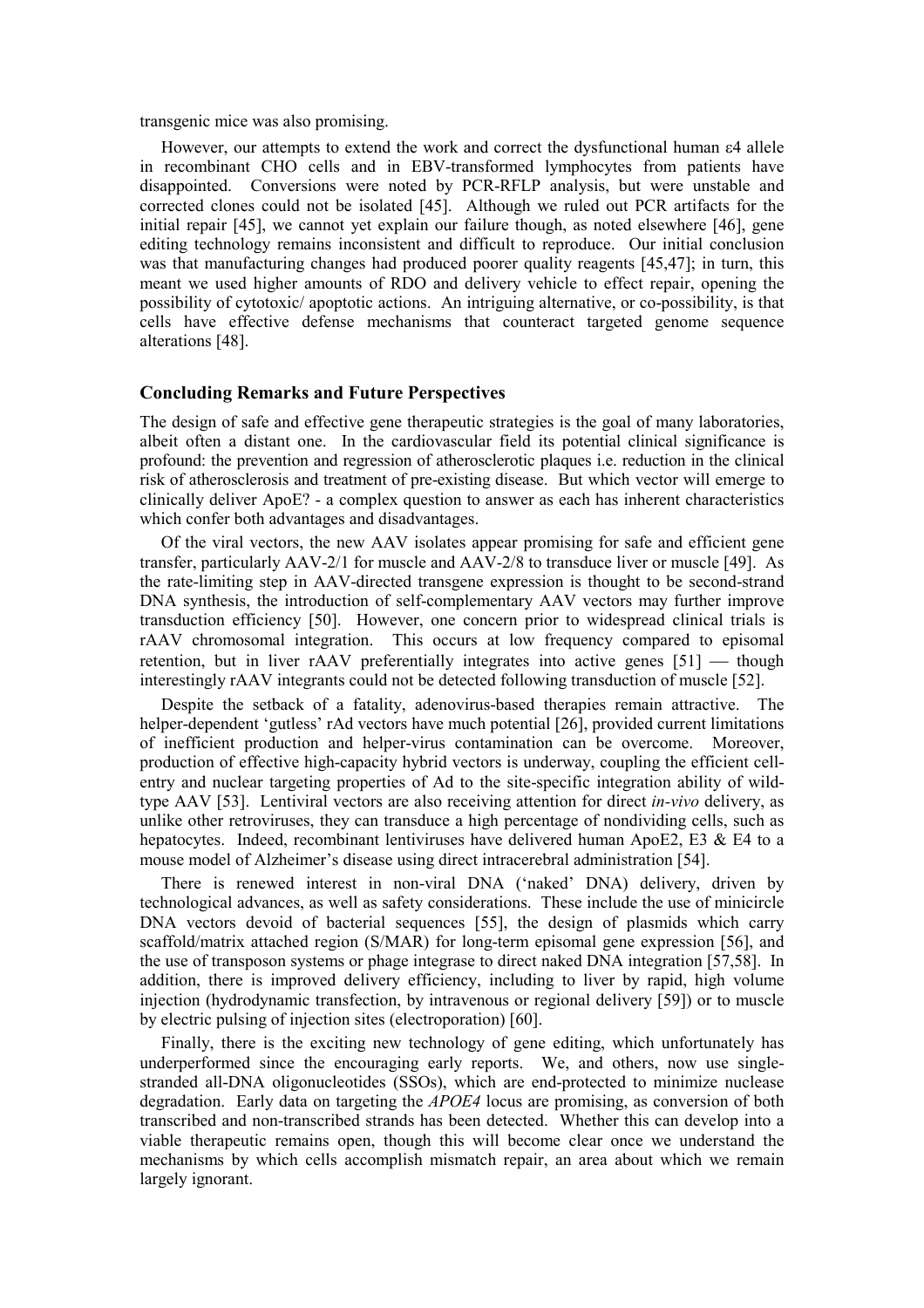#### References

- 1. Linsel-Nitschke P & Tall AR (2005) HDL as a target in the treatment of atherosclerotic cardiovascular disease. Nat. Rev. Drug. Discov 4: 193-205.
- 2. Nissen SE, Tsunoda T, Tuzcu EM et al (2003) Effect of recombinant ApoA-I Milano on coronary atherosclerosis in patients with acute coronary syndromes: a randomized controlled trial. JAMA 290: 2292- 300.
- 3. Mahley RW, Huang Y & Rall SC Jr (1999) Pathogenesis of type III hyperlipoproteinemia (dysbetalipoproteinemia). Questions, quandaries, and paradoxes. J. Lipid Res. 40: 1933-49.
- 4. Davignon J (2005) Apolipoprotein E and atherosclerosis: beyond lipid effect. Arterioscler. Thromb. Vasc. Biol.25: 267-9.
- 5. Miyata M & Smith JD (1996) Apolipoprotein E allele-specific antioxidant activity and effects on cytotoxicity by oxidative insults and beta-amyloid peptides. Nat. Genet. 14: 55-61.
- 6. Ishigami M, Swertfeger DK, Granholm NA et al (1998) Apolipoprotein E inhibits platelet-derived growth factor-induced vascular smooth muscle cell migration and proliferation by suppressing signal transduction and preventing cell entry to G1 phase. J. Biol. Chem. 273: 20156-61.
- 7. Riddell DR, Graham A & Owen JS (1997) Apolipoprotein E inhibits platelet aggregation by stimulation of the L-arginine:nitric oxide pathway. Implications for vascular disease. J. Biol. Chem. 272: 89-95.
- 8. Stannard AK, Riddell DR, Sacre S et al (2001) Cell-derived apolipoprotein E particles inhibit cytokineinduced vascular cell adhesion molecule-1 expression in endothelial cells. J. Biol. Chem. 276: 46011- 16.
- 9. Raffai RL, Loeb SM & Weisgraber KH (2005) Apolipoprotein E promotes the regression of atherosclerosis independently of lowering plasma cholesterol levels. Arterioscler. Thromb.Vasc. Biol. 25: 436-41.
- 10. Yamada Y, Inoue I, Kawamura M et al. (1992) Apolipoprotein E prevents the progression of atherosclerosis in Watanabe heritable hypercholesterolaemic rabbits. Proc. Natl. Acad. Sci. USA. 86: 665-669.
- 11. Nikoulin IR & Curtiss LK (1998) An apolipoprotein E synthetic peptide targets to lipoproteins in plasma and mediates both cellular lipoprotein interactions in vitro and acute clearance of cholesterolrich lipoproteins in vivo. J. Clin. Invest. 101: 223-34.
- 12. Shimano H, Yamada Y, Katsuki M et al (1992) Overexpression of apolipoprotein E in transgenic mice: marked reduction in plasma lipoprotein except high density lipoprotein and resistance against dietinduced hypercholesterolemia. Proc. Natl. Acad. Sci. USA 89: 1750-54
- 13. Yamamoto K, Shimano H, Shimada M et al (1995) Overexpression of apolipoprotein E prevents development of diabetic hyperlipidemia in transgenic mice. Diabetes 44: 580-5
- 14. Huang Y, Liu XQ, Rall SC et al. (1998) Overexpression and accumulation of apolipoprotein E as a cause of hypertriglyceridemia. J. Biol. Chem. 273: 26388-93
- 15. Huang Y, Ji ZS, Brecht WJ et al. (1999) Overexpression of apolipoprotein E3 in transgenic rabbits causes combined hyperlipidemia by stimulating hepatic VLDL production and impairing VLDL lipolysis. Arterioscler Thromb. Vasc. Biol. 19: 2952-9.
- 16. Kypreos KE, van Dijk KW, Havekes LM et al (2005) Generation of a Recombinant Apolipoprotein E Variant with Improved Biological Functions: HYDROPHOBIC RESIDUES (LEU-261, TRP-264, PHE-265, LEU-268, VAL-269) OF apoE CAN ACCOUNT FOR THE apoE-INDUCED HYPERTRIGLYCERIDEMIA. J. Biol. Chem. 280: 6276-84.
- 17. Bellosta S, Mahley RW, Sanan DA et al (1995) Macrophage-specific expression of human apolipoprotein E reduces atherosclerosis in hypercholesterolemic apolipoprotein E-null mice. J. Clin. Invest. 96: 2170-9.
- 18. Linton MF, Atkinson JB & Fazio S (1995) Prevention of atherosclerosis in apolipoprotein E-deficient mice by bone marrow transplantation. Science 267: 1034-7.
- 19. Grossman M, Rader DJ, Muller DW et al (1995) A pilot study of ex vivo gene therapy for homozygous familial hypercholesterolaemia. Nat Med. 1: 1148-54.
- 20. Roberts JP (2004) Gene therapy's fall and rise (again) The Scientist 18: 22-24.
- 21. Kashyap VS, Santamarina-Fojo S, Brown DR et al (1995) Apolipoprotein E deficiency in mice: gene replacement and prevention of atherosclerosis using adenovirus vectors. J. Clin. Invest. 96: 1612-20.
- 22. Desurmont C, Caillaud JM, Emmanuel F et al (2000) Complete atherosclerosis regression after human ApoE gene transfer in ApoE-deficient/nude mice. Arterioscler. Thromb. Vasc. Biol. 20: 435-42.
- 23. Tsukamoto K, Tangirala R, Chun SH et al (1999) Rapid regression of atherosclerosis induced by liverdirected gene transfer of apoE in apoE-deficient mice. Arterioscler. Thromb. Vasc.Biol. 19: 2162-70.
- 24. Harris JD, Graham IR, Schepelmann S et al (2002) Acute regression of advanced and retardation of early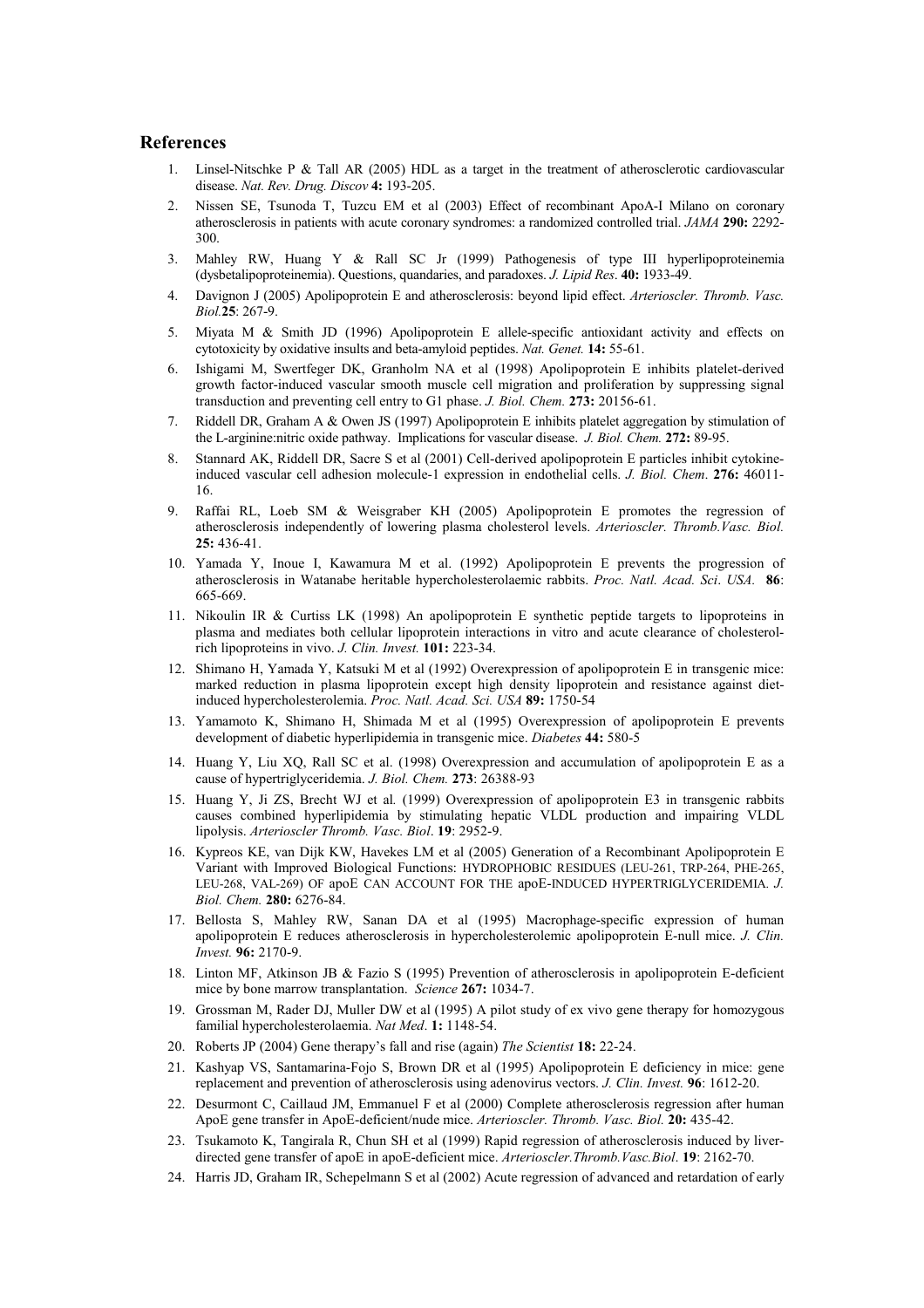aortic atheroma in immunocompetent apolipoprotein (apo) E-deficient mice by injection of a recombinant adenovirus [E2-, E3-, polymerase-deleted] vector expressing human apoE. Hum. Mol. Gen. 11: 43-58.

- 25. Harris JD, Graham IR, Schepelmann S et al (2005) Retardation of atherosclerosis in immunocompetent apolipoprotein (apo) E-deficient mice following liver-directed administration of a [E1<sup>-</sup>, E3<sup>-</sup>, polymerase<sup>−</sup> ] adenovirus vector containing the elongation factor-1α promoter driving expression of human apoE cDNA. Gene Ther Mol Biol 9: 23-32.
- 26. Kim IH, Jozkowicz A, Piedra PA et al (2001) Lifetime correction of genetic deficiency in mice with a single injection of helper-dependent adenoviral vector. Proc. Natl. Acad. Sci. USA. 98: 13282-7.
- 27. Wientgen H, Thorngate FE, Omerhodzic S et al (2004) Subphysiologic apolipoprotein E (ApoE) plasma levels inhibit neointimal formation after arterial injury in ApoE-deficient mice. Arterioscler. Thromb. Vasc. Biol. 24: 1460-5.
- 28. Rinaldi M, Catapano AL, Parrella P et al (2000) Treatment of severe hypercholesterolemia in apolipoprotein E-deficient mice by intramuscular injection of plasmid DNA. Gene Ther. 7: 1795-801.
- 29. Athanasopoulos T, Dunckley MG, Drew J et al (2000) Reduction of xanthoma and aortic atheroma in apoE- /- mice following intramuscular injection of a plasmid vector expressing human apoE. Hum. Molec. Gen. 9: 2545-51.
- 30. Hasty AH, Linton JF, Swift LL et al (1999) Determination of the lower threshold of apolipoprotein E resulting in remnant lipoprotein clearance. J. Lipid Res. 40: 1529-38.
- 31. Gough PJ & Raines EW (2003) Gene therapy of apolipoprotein E-deficient mice using a novel macrophage-specific retroviral vector. Blood. 101: 485-91.
- 32. Cioffi L, Sturtz FG, Wittmer S et al (1999) A novel endothelial cell-based gene therapy platform for the in vivo delivery of apolipoprotein E. Gene Ther. 6: 1153-9.
- 33. Tagalakis AD, Diakonov IA, Graham IR et al (2005) Apolipoprotein E delivery by peritoneal implantation of encapsulated recombinant cells improves the hyperlipidaemic profile in apoE-deficient mice. Biochim. Biophys. Acta. 1686: 190-9.
- 34. Jang MY, Yarborough OH 3rd, Conyers GB et al (2005) Stable secondary structure near the nicking site for adeno-associated virus type 2 Rep proteins on human chromosome 19. J. Virol. 79: 3544-56.
- 35. Nakai H, Yant SR, Storm TA et al (2001) Extrachromosomal recombinant adeno-associated virus vector genomes are primarily responsible for stable liver transduction in vivo. J. Virol. 75: 6969-76.
- 36. Duan D, Sharma P, Yang J et al (1998) Circular intermediates of recombinant adeno-associated virus have defined structural characteristics responsible for long-term episomal persistence in muscle tissue. J. Virol. 72: 8568-77.
- 37. Harris JD, Schepelmann S, Athanasopoulos T et al (2002) Inhibition of atherosclerosis in apolipoprotein-E-deficient mice following muscle transduction with adeno-associated virus vectors encoding human apolipoprotein-E. Gene Ther. 9: 21-29.
- 38. Chao H, Liu Y, Rabinowitz J et al. (2000) Several log increase in therapeutic transgene delivery by distinct adeno-associated viral serotype vectors. Mol. Ther. 2: 619-23.
- 39. Rabinowitz JE, Rolling F, Li C et al (2002) Cross-packaging of a single adeno-associated virus (AAV) type 2 vector genome into multiple AAV serotypes enables transduction with broad specificity. J. Virol. 76: 791-801.
- 40. Louboutin J-P, Wang L & Wilson JM (2005) Gene transfer into skeletal muscle using novel AAV serotypes. *J. Gen Med.*, in press.
- 41. Lebherz C, Gao G, Louboutin JP et al (2004) Gene therapy with novel adeno-associated virus vectors substantially diminishes atherosclerosis in a murine model of familial hypercholesterolemia. J. Gene Med. **6:** 663-72.
- 42. Davidoff AM, Gray JT, Ng CYC et al (2005) Comparison of the ability of adeno-associated viral vectors pseudotyped with serotype 2, 5 and 8 capsid proteins to mediate efficient transduction of the liver in murine and nonhuman primate models. Mol. Therap, in press.
- 43. Thomas CE, Storm TA, Huang Z et al (2004) Rapid uncoating of vector genomes is the key to efficient liver transduction with pseudotyped adeno-associated virus vectors. J. Virol. 78: 3110-22.
- 44. Tagalakis AD, Graham I, Riddell DR, Dickson JG & Owen JS (2001) Gene correction of the apolipoprotein (apo) E2 phenotype to wild-type apoE3 by in situ chimeraplasty. J. Biol. Chem. 276: 13226-13230.
- 45. Tagalakis AD, Dickson G, Owen JS & Simons JP (2005) Gene correction of human apolipoprotein (apo) E4 to apoE3 in vitro using synthetic RNA/DNA oligonucleotides (chimeraplasts). J. Mol. Neurosci., in press.
- 46. Taubes G (2002) Gene therapy. The strange case of chimeraplasty. Science. 2002 Dec 13;298 (5601):2116-20.
- 47. Manzano A, Mohri Z, Sperber G, Ogris M, Graham I, Dickson G & Owen JS (2003) Failure to generate atheroprotective apolipoprotein AI phenotypes using synthetic RNA/DNA oligonucleotides